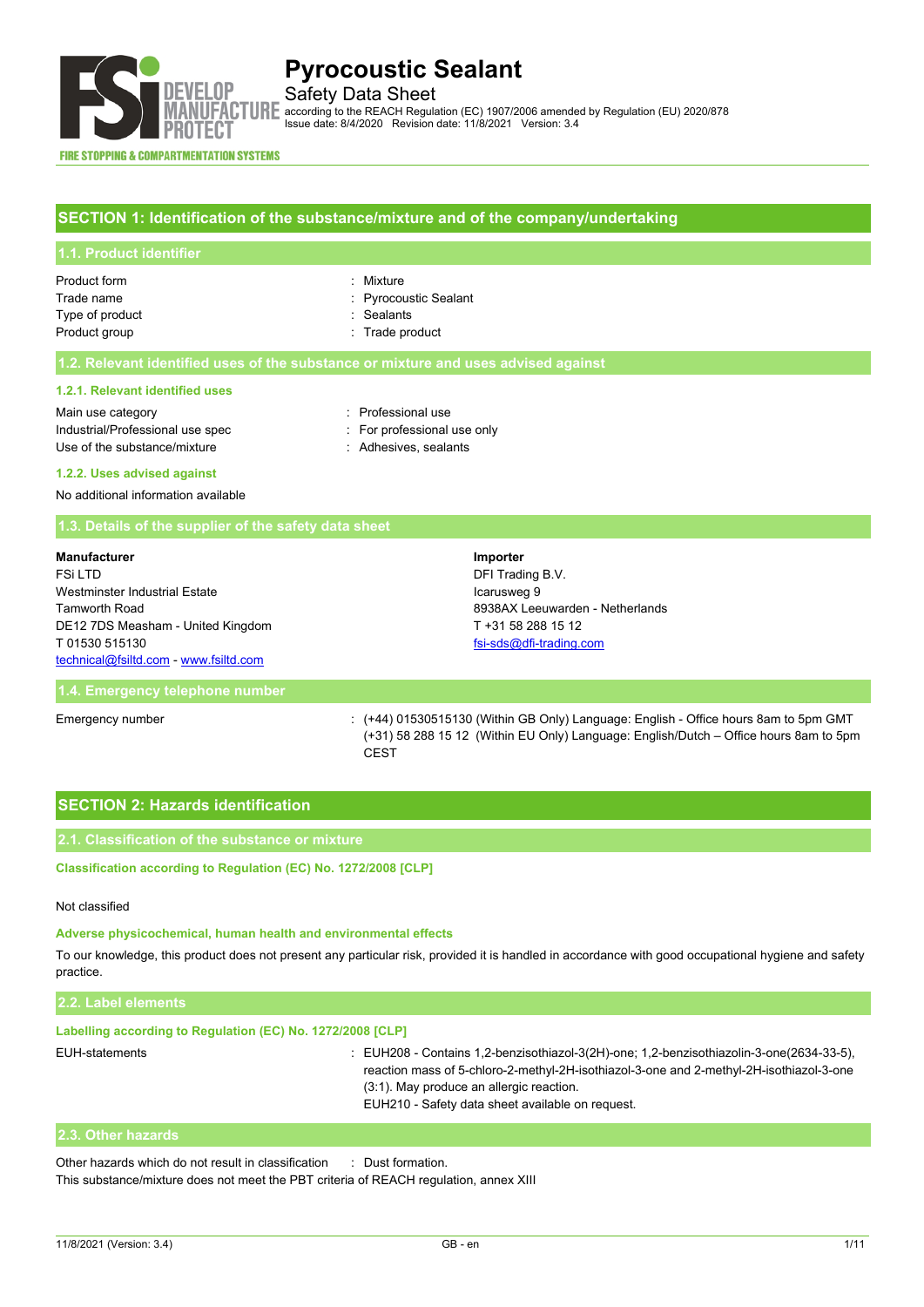# Safety Data Sheet

according to the REACH Regulation (EC) 1907/2006 amended by Regulation (EU) 2020/878

### **SECTION 3: Composition/information on ingredients**

### **3.1. Substances**

#### Not applicable

#### **3.2. Mixtures**

| <b>Name</b>                                                                                       | <b>Product identifier</b>                                                                                | $\frac{9}{6}$ | <b>Classification according to</b><br><b>Regulation (EC) No.</b><br>1272/2008 [CLP]                                                                                                                                               |
|---------------------------------------------------------------------------------------------------|----------------------------------------------------------------------------------------------------------|---------------|-----------------------------------------------------------------------------------------------------------------------------------------------------------------------------------------------------------------------------------|
| Calcium carbonate                                                                                 | (CAS-No.) 471-34-1<br>(EC-No.) 207-439-9                                                                 | $30 - 50$     | Not classified                                                                                                                                                                                                                    |
| Aluminium Hydroxide                                                                               | (CAS-No.) 21645-51-2<br>(EC-No.) 244-492-7<br>(REACH-no) 01-2119529246-39                                | $10 - 30$     | Not classified                                                                                                                                                                                                                    |
| <b>Titanium Dioxide</b>                                                                           | (CAS-No.) 13463-67-7<br>(EC-No.) 236-675-5<br>(EC Index-No.) 022-006-00-2<br>(REACH-no) 01-2119489379-17 | < 1           | Carc. 2, H351                                                                                                                                                                                                                     |
| 1,2-benzisothiazol-3(2H)-one; 1,2-benzisothiazolin-3-<br>one                                      | (CAS-No.) 2634-33-5<br>(EC-No.) 220-120-9<br>(EC Index-No.) 613-088-00-6                                 | < 1           | Acute Tox. 4 (Oral), H302<br>Skin Irrit. 2, H315<br>Eye Dam. 1, H318<br>Skin Sens. 1, H317<br>Aquatic Acute 1, H400                                                                                                               |
| reaction mass of 5-chloro-2-methyl-2H-isothiazol-3-<br>one and 2-methyl-2H-isothiazol-3-one (3:1) | (CAS-No.) 55965-84-9<br>(EC Index-No.) 613-167-00-5                                                      | < 1           | Acute Tox. 2 (Inhalation), H330<br>Acute Tox. 2 (Dermal), H310<br>Acute Tox. 3 (Oral), H301<br>Skin Corr. 1C, H314<br>Eye Dam. 1, H318<br>Skin Sens. 1A, H317<br>Aquatic Acute 1, H400 (M=100)<br>Aquatic Chronic 1, H410 (M=100) |

| <b>Specific concentration limits:</b>                                                             |                                                                          |                                                                                                                                                                                                                  |  |
|---------------------------------------------------------------------------------------------------|--------------------------------------------------------------------------|------------------------------------------------------------------------------------------------------------------------------------------------------------------------------------------------------------------|--|
|                                                                                                   |                                                                          |                                                                                                                                                                                                                  |  |
| 1,2-benzisothiazol-3(2H)-one; 1,2-benzisothiazolin-3-<br>one                                      | (CAS-No.) 2634-33-5<br>(EC-No.) 220-120-9<br>(EC Index-No.) 613-088-00-6 | (0.05 ≤C ≤ 100) Skin Sens. 1, H317                                                                                                                                                                               |  |
| reaction mass of 5-chloro-2-methyl-2H-isothiazol-3-<br>one and 2-methyl-2H-isothiazol-3-one (3:1) | (CAS-No.) 55965-84-9<br>(EC Index-No.) 613-167-00-5                      | (0.0015 ≤C ≤ 100) Skin Sens. 1A, H317<br>$(0.06 \leq C < 0.6)$ Skin Irrit. 2, H315<br>$(0.06 \leq C < 0.6)$ Eye Irrit. 2, H319<br>(0.6 ≤C ≤ 100) Skin Corr. 1C, H314<br>$(0.6 \leq C \leq 100)$ Eye Dam. 1, H318 |  |

### Comments : Titanium dioxide

Note 10 : The classification as a carcinogen by inhalation applies only to mixtures in powder form containing 1 % or more of titanium dioxide which is in the form of or incorporated in particles with aerodynamic diameter ≤ 10 μm.

Full text of H- and EUH-statements: see section 16

| <b>SECTION 4: First aid measures</b>                                                                                 |                                                                                                                                                   |
|----------------------------------------------------------------------------------------------------------------------|---------------------------------------------------------------------------------------------------------------------------------------------------|
| 4.1. Description of first aid measures                                                                               |                                                                                                                                                   |
| First-aid measures after inhalation<br>First-aid measures after skin contact<br>First-aid measures after eye contact | : Remove person to fresh air and keep comfortable for breathing.<br>: Wash skin with plenty of water.<br>: Rinse eyes with water as a precaution. |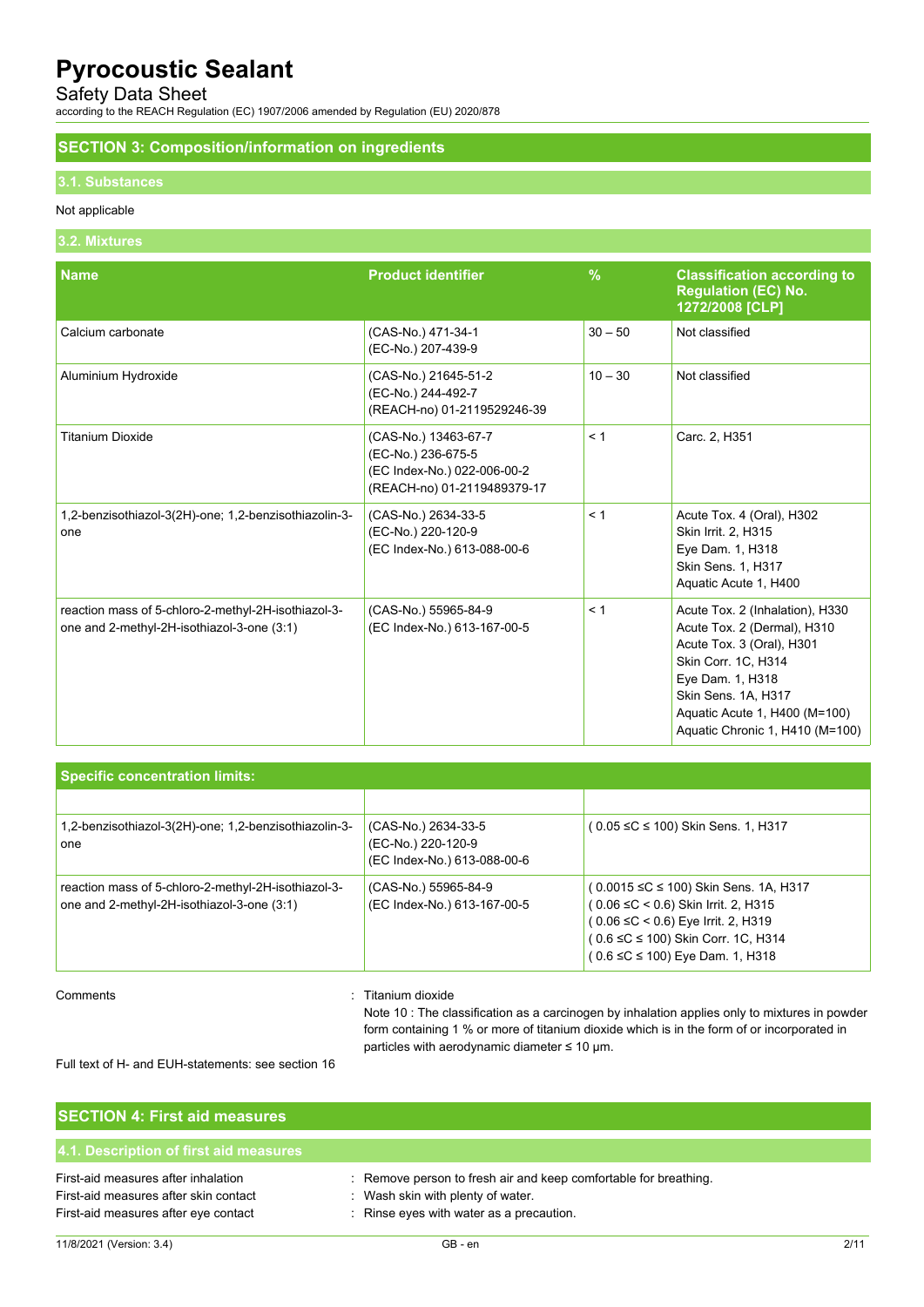# Safety Data Sheet

according to the REACH Regulation (EC) 1907/2006 amended by Regulation (EU) 2020/878

| First-aid measures after ingestion                                              | : Call a poison center or a doctor if you feel unwell.                                          |  |  |
|---------------------------------------------------------------------------------|-------------------------------------------------------------------------------------------------|--|--|
| 4.2. Most important symptoms and effects, both acute and delayed                |                                                                                                 |  |  |
| Symptoms/effects                                                                | : Immediate effects can be expected after short term exposure.                                  |  |  |
| Symptoms/effects after inhalation                                               | : May cause minor irritation to the respiratory tract and to other mucous membranes.            |  |  |
| Symptoms/effects after skin contact                                             | : May cause slight irritation to the skin.                                                      |  |  |
| Symptoms/effects after eye contact                                              | : May cause minor eye irritation.                                                               |  |  |
| Symptoms/effects after ingestion                                                | : May cause a light irritation of the linings of the mouth, throat, and gastrointestinal tract. |  |  |
| 4.3. Indication of any immediate medical attention and special treatment needed |                                                                                                 |  |  |

Treat symptomatically.

| <b>SECTION 5: Firefighting measures</b>                    |                                                                                                                                             |  |  |
|------------------------------------------------------------|---------------------------------------------------------------------------------------------------------------------------------------------|--|--|
| 5.1. Extinguishing media                                   |                                                                                                                                             |  |  |
| Suitable extinguishing media                               | : Water spray. Dry powder. Foam. Carbon dioxide.                                                                                            |  |  |
| 5.2. Special hazards arising from the substance or mixture |                                                                                                                                             |  |  |
| Hazardous decomposition products in case of fire           | Thermal decomposition generates : Carbon dioxide. Carbon monoxide. Toxic fumes may be<br>released.                                          |  |  |
| 5.3. Advice for firefighters                               |                                                                                                                                             |  |  |
| Protection during firefighting                             | : Do not attempt to take action without suitable protective equipment. Self-contained<br>breathing apparatus. Complete protective clothing. |  |  |

| <b>SECTION 6: Accidental release measures</b>                            |                                                                                                                                                                                                                                                                                                         |  |  |
|--------------------------------------------------------------------------|---------------------------------------------------------------------------------------------------------------------------------------------------------------------------------------------------------------------------------------------------------------------------------------------------------|--|--|
| 6.1. Personal precautions, protective equipment and emergency procedures |                                                                                                                                                                                                                                                                                                         |  |  |
| 6.1.1. For non-emergency personnel                                       |                                                                                                                                                                                                                                                                                                         |  |  |
| Emergency procedures                                                     | : Ventilate spillage area.                                                                                                                                                                                                                                                                              |  |  |
| 6.1.2. For emergency responders                                          |                                                                                                                                                                                                                                                                                                         |  |  |
| Protective equipment                                                     | Do not attempt to take action without suitable protective equipment. For further information<br>refer to section 8: "Exposure controls/personal protection".                                                                                                                                            |  |  |
| <b>6.2. Environmental precautions</b>                                    |                                                                                                                                                                                                                                                                                                         |  |  |
| Avoid release to the environment.                                        |                                                                                                                                                                                                                                                                                                         |  |  |
| 6.3. Methods and material for containment and cleaning up                |                                                                                                                                                                                                                                                                                                         |  |  |
| Methods for cleaning up                                                  | : Ventilate spillage area. Shovel or sweep up and put in a closed container for disposal. Take<br>up liquid spill into absorbent material. Take up mechanically (sweeping, shovelling) and<br>collect in suitable container for disposal. Prevent the product from entering drains or<br>confined areas |  |  |
| Other information                                                        | Dispose of materials or solid residues at an authorized site.                                                                                                                                                                                                                                           |  |  |
| 6.4. Reference to other sections                                         |                                                                                                                                                                                                                                                                                                         |  |  |

For further information refer to section 13. For further information refer to section 8: "Exposure controls/personal protection".

| <b>SECTION 7: Handling and storage</b> |                                                                                                             |
|----------------------------------------|-------------------------------------------------------------------------------------------------------------|
| 7.1. Precautions for safe handling     |                                                                                                             |
| Precautions for safe handling          | : Ensure good ventilation of the work station. Wear personal protective equipment. Avoid dust<br>formation. |
| Hygiene measures                       | : Do not eat, drink or smoke when using this product. Always wash hands after handling the<br>product.      |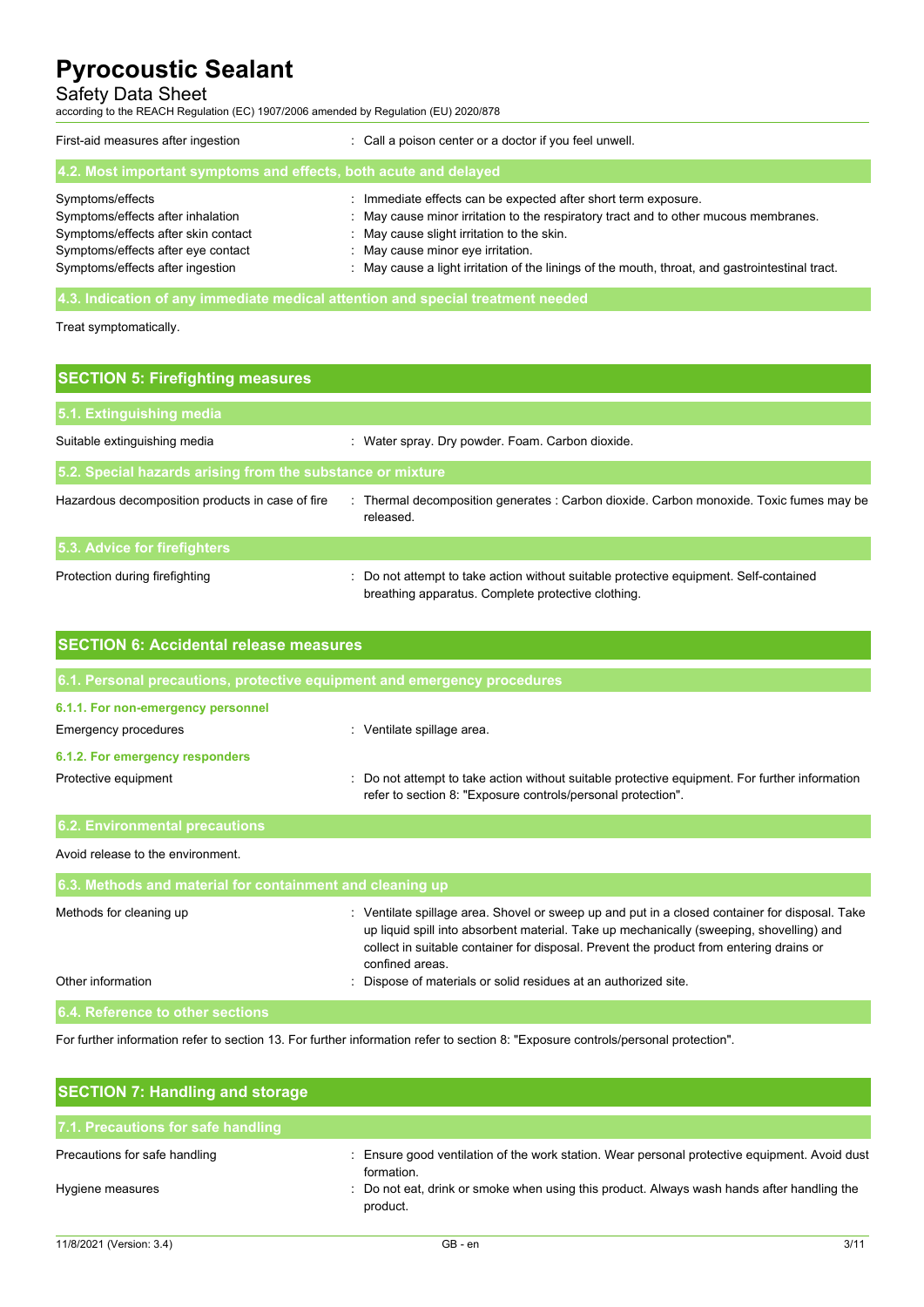### Safety Data Sheet

according to the REACH Regulation (EC) 1907/2006 amended by Regulation (EU) 2020/878

| 7.2. Conditions for safe storage, including any incompatibilities |  |
|-------------------------------------------------------------------|--|
|                                                                   |  |

Storage conditions : Store in a well-ventilated place. Keep cool.

Incompatible products in the strong acids.

**7.3. Specific end use(s)**

No additional information available

# **SECTION 8: Exposure controls/personal protection**

# **Calcium carbonate (471-34-1)** Local name Calcium carbonate (Limestone, Marble) WEL TWA (OEL TWA) [1] 10 mg/m<sup>3</sup> total inhalable 4 mg/m<sup>3</sup> respirable WEL STEL (OEL STEL) 4 mg/m<sup>3</sup> Regulatory reference **EH40/2005** (Fourth edition, 2020). HSE

# **Aluminium Hydroxide (21645-51-2)** WEL TWA (OEL TWA) [1] 10 mg/m<sup>3</sup> total dust

Regulatory reference **EH40/2005** (Fourth edition, 2020). HSE

|                               | 4 mg/m <sup>3</sup> respirable dust                                    |
|-------------------------------|------------------------------------------------------------------------|
|                               |                                                                        |
| Titanium Dioxide (13463-67-7) |                                                                        |
|                               |                                                                        |
| Local name                    | Titanium dioxide                                                       |
| WEL TWA (OEL TWA) [1]         | 4 mg/m <sup>3</sup> respirable<br>10 mg/m <sup>3</sup> total inhalable |

# **8.2. Exposure controls**

### **Appropriate engineering controls:**

Ensure good ventilation of the work station.

### **Personal protective equipment:**

Dust formation: dust mask. Gloves.

| <b>Hand protection:</b>  |          |                   |                |             |                   |
|--------------------------|----------|-------------------|----------------|-------------|-------------------|
| <b>Protective gloves</b> |          |                   |                |             |                   |
| Type                     | Material | <b>Permeation</b> | Thickness (mm) | Penetration | <b>Standard</b>   |
| Disposable gloves        |          |                   |                |             | <b>EN ISO 374</b> |

| <b>Eye protection:</b> |                      |                        |                 |
|------------------------|----------------------|------------------------|-----------------|
| Safety glasses         |                      |                        |                 |
| <b>Type</b>            | Field of application | <b>Characteristics</b> | <b>Standard</b> |
| Safety glasses         |                      |                        | <b>EN 166</b>   |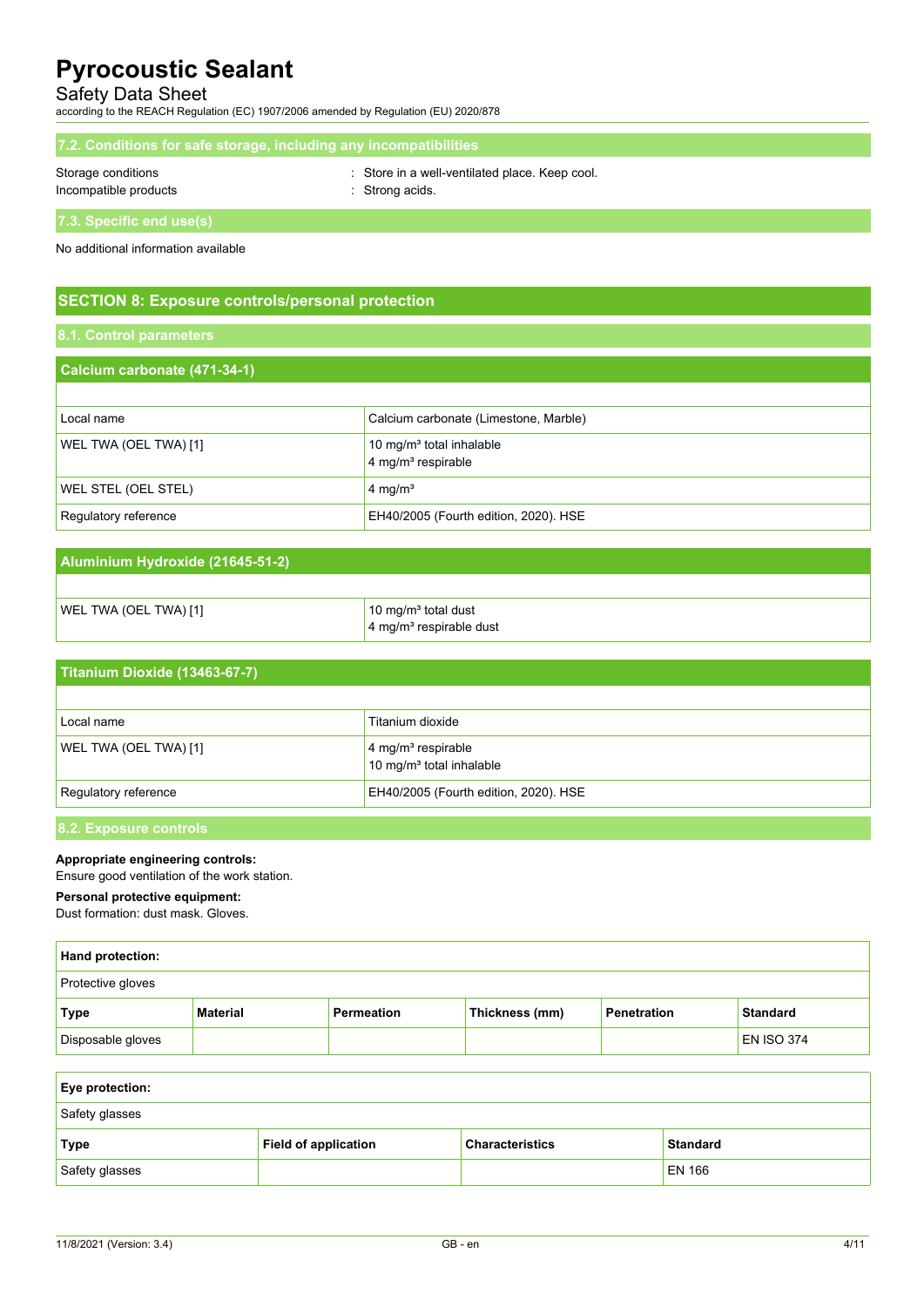## Safety Data Sheet

according to the REACH Regulation (EC) 1907/2006 amended by Regulation (EU) 2020/878

#### **Skin and body protection:**

Wear suitable protective clothing

#### **Respiratory protection:**

In case of insufficient ventilation, wear suitable respiratory equipment

#### **Personal protective equipment symbol(s):**



#### **Environmental exposure controls:**

Avoid release to the environment.

# **SECTION 9: Physical and chemical properties**

### **9.1. Information on basic physical and chemical properties**

| Physical state                                  | Liquid                          |  |
|-------------------------------------------------|---------------------------------|--|
| Appearance                                      | Paste                           |  |
| Colour                                          | white.                          |  |
| Odour                                           | acrylic-like.                   |  |
| Odour threshold                                 | No data available               |  |
| рH                                              | $6.5 - 9$                       |  |
| Relative evaporation rate (butylacetate=1)      | No data available               |  |
| Melting point                                   | Not applicable                  |  |
| Freezing point                                  | No data available               |  |
| Boiling point                                   | No data available               |  |
| Flash point                                     | No data available               |  |
| Auto-ignition temperature                       | No data available               |  |
| Decomposition temperature                       | No data available               |  |
| Flammability (solid, gas)                       | Not applicable                  |  |
| Vapour pressure                                 | No data available               |  |
| Relative vapour density at 20 °C                | No data available               |  |
| Relative density                                | No data available               |  |
| Density                                         | $1.56 - 1.66$ g/cm <sup>3</sup> |  |
| Solubility                                      | No data available               |  |
| Partition coefficient n-octanol/water (Log Pow) | No data available               |  |
| Viscosity, kinematic                            | No data available               |  |
| Viscosity, dynamic                              | $300000 - 900000cP$             |  |
| Explosive properties                            | No data available               |  |
| Oxidising properties                            | No data available               |  |
| <b>Explosive limits</b>                         | No data available               |  |
|                                                 |                                 |  |

#### **9.2. Other information**

No additional information available

# **SECTION 10: Stability and reactivity**

The product is non-reactive under normal conditions of use, storage and transport.

Stable under normal conditions.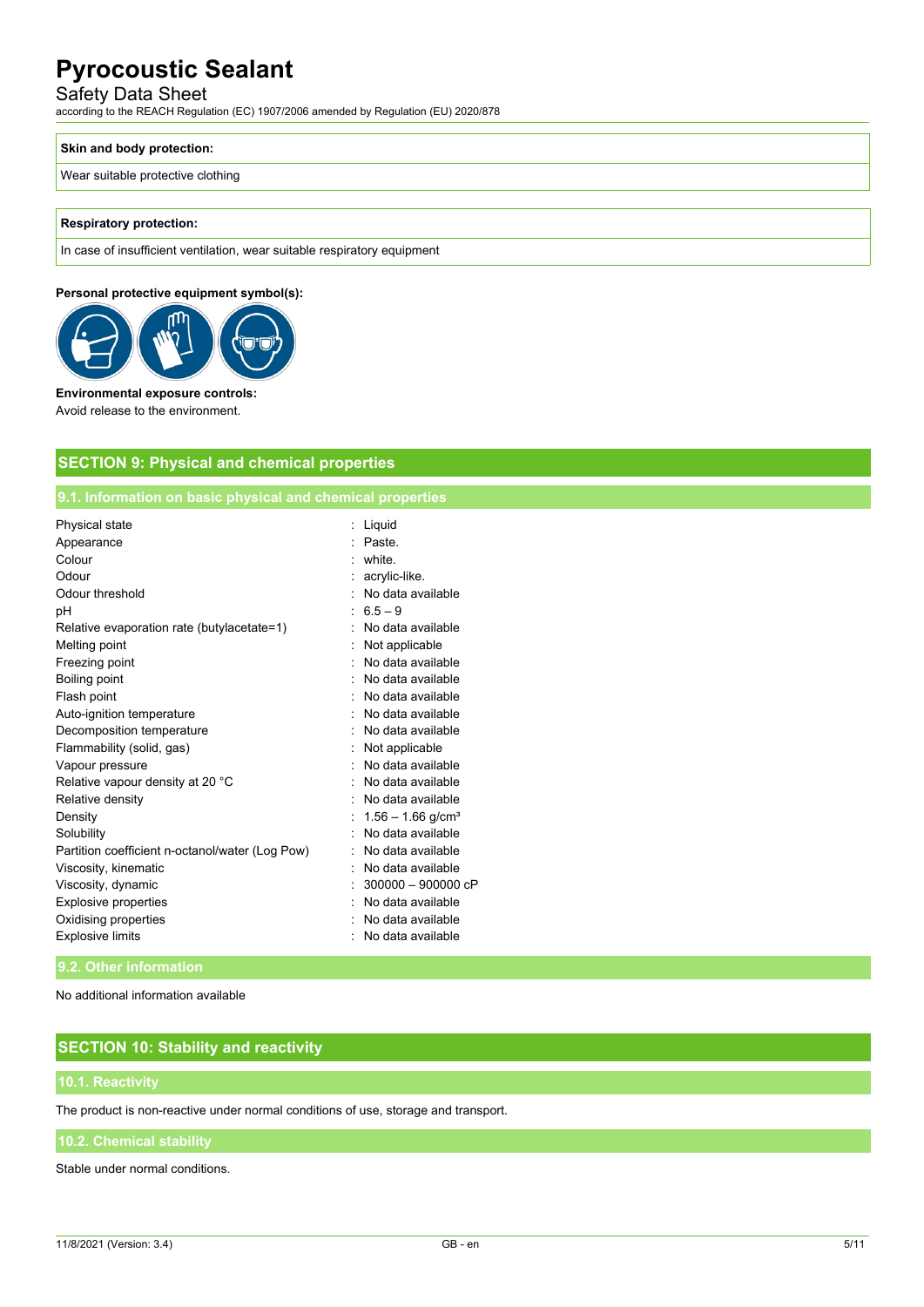# Safety Data Sheet

according to the REACH Regulation (EC) 1907/2006 amended by Regulation (EU) 2020/878

### **10.3. Possibility of hazardous reactions**

No dangerous reactions known under normal conditions of use.

#### **10.4. Conditions to avoid**

None under recommended storage and handling conditions (see section 7).

Oxidizing agent. Strong acids.

**10.6. Hazardous decomposition products**

Under normal conditions of storage and use, hazardous decomposition products should not be produced.

| <b>SECTION 11: Toxicological information</b>                                    |                                                                                                                                                                                                                          |  |
|---------------------------------------------------------------------------------|--------------------------------------------------------------------------------------------------------------------------------------------------------------------------------------------------------------------------|--|
| 11.1. Information on toxicological effects                                      |                                                                                                                                                                                                                          |  |
| Acute toxicity (oral)<br>Acute toxicity (dermal)<br>Acute toxicity (inhalation) | : Not classified<br>: Not classified<br>Not classified                                                                                                                                                                   |  |
| Calcium carbonate (471-34-1)                                                    |                                                                                                                                                                                                                          |  |
| LD50 oral rat                                                                   | > 5000 mg/kg bodyweight Animal: rat, Animal sex: female, Guideline: OECD Guideline<br>420 (Acute Oral Toxicity - Fixed Dose Method), Guideline: EU Method B.1 bis (Acute Oral<br><b>Toxicity - Fixed Dose Procedure)</b> |  |
| LC50 Inhalation - Rat                                                           | > 3 mg/l air Animal: rat, Guideline: OECD Guideline 403 (Acute Inhalation Toxicity),<br>Guideline: EU Method B.2 (Acute Toxicity (Inhalation)), Guideline: EPA OPPTS 870.1300<br>(Acute inhalation toxicity)             |  |

| Aluminium Hydroxide (21645-51-2) |                           |  |
|----------------------------------|---------------------------|--|
| LD50 oral rat                    | $>$ 2000 mg/kg bodyweight |  |
| LC50 Inhalation - Rat            | $> 2.3$ mg/l              |  |

| Titanium Dioxide (13463-67-7)     |                                                                                                                                                                                                |
|-----------------------------------|------------------------------------------------------------------------------------------------------------------------------------------------------------------------------------------------|
| LD50 oral rat                     | > 5000 mg/kg bodyweight Animal: rat, Animal sex: female, Guideline: OECD Guideline<br>425 (Acute Oral Toxicity: Up-and-Down Procedure), Guideline: EPA OPPTS 870.1100<br>(Acute Oral Toxicity) |
| LC50 Inhalation - Rat             | $> 6.8$ mg/l/4h                                                                                                                                                                                |
| Skin corrosion/irritation         | : Not classified                                                                                                                                                                               |
|                                   | $pH: 6.5 - 9$                                                                                                                                                                                  |
| Serious eye damage/irritation     | : Not classified                                                                                                                                                                               |
|                                   | $pH: 6.5 - 9$                                                                                                                                                                                  |
| Respiratory or skin sensitisation | : Not classified                                                                                                                                                                               |
| Germ cell mutagenicity            | : Not classified                                                                                                                                                                               |
| Carcinogenicity                   | : Not classified                                                                                                                                                                               |
| Reproductive toxicity             | Not classified                                                                                                                                                                                 |
| Aluminium Hydroxide (21645-51-2)  |                                                                                                                                                                                                |

| Aluminium Hydroxide (21645-51-2) |                       |  |
|----------------------------------|-----------------------|--|
| NOAEL (animal/male, F0/P)        | 1000 mg/kg bodyweight |  |
| STOT-single exposure             | : Not classified      |  |
| STOT-repeated exposure           | Not classified        |  |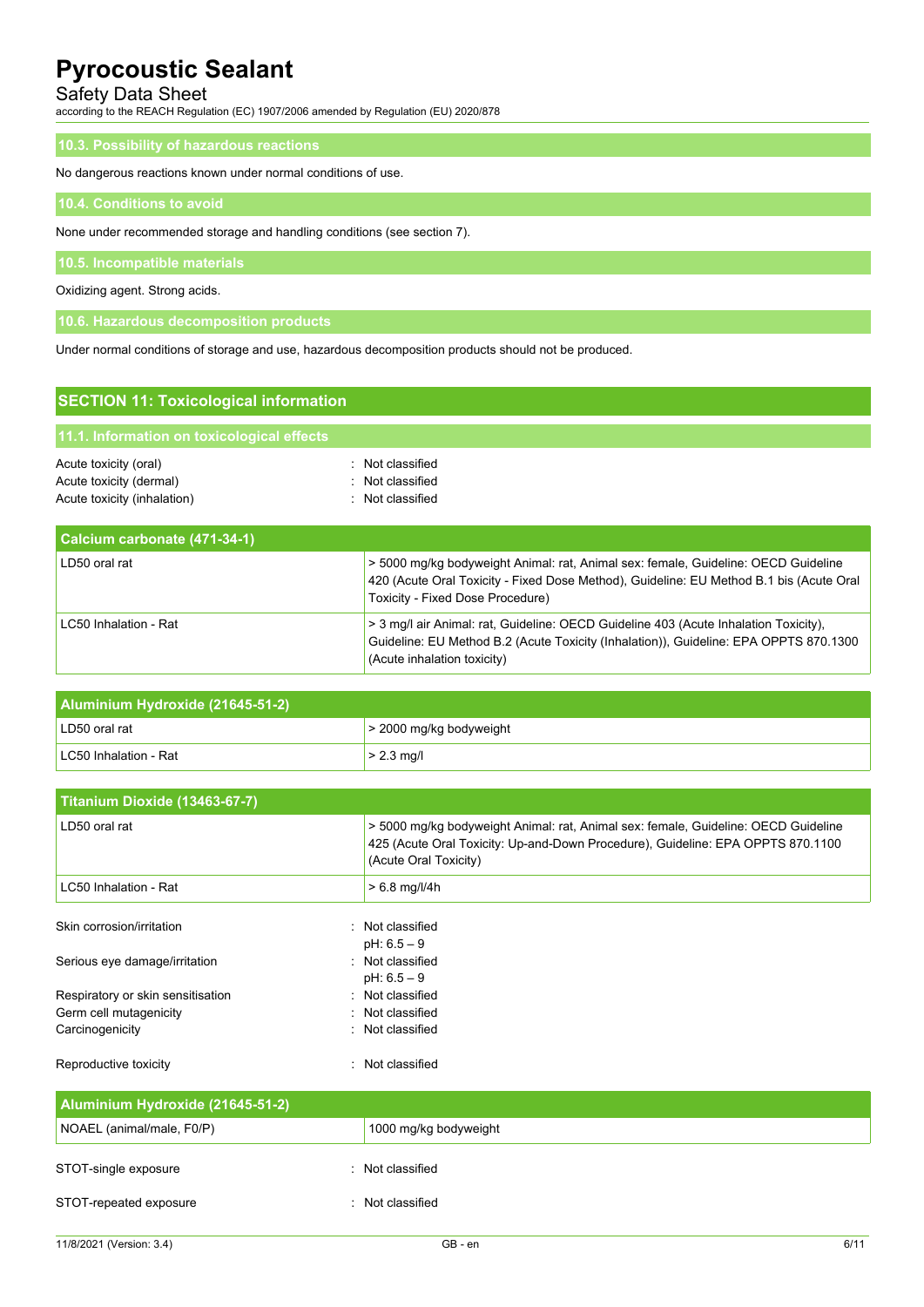# Safety Data Sheet

according to the REACH Regulation (EC) 1907/2006 amended by Regulation (EU) 2020/878

| Calcium carbonate (471-34-1) |                                                                                                                                                                              |
|------------------------------|------------------------------------------------------------------------------------------------------------------------------------------------------------------------------|
| NOAEL (oral, rat, 90 days)   | 1000 mg/kg bodyweight Animal: rat, Guideline: OECD Guideline 422 (Combined<br>Repeated Dose Toxicity Study with the Reproduction / Developmental Toxicity Screening<br>Test) |

Aspiration hazard **in the set of the set of the set of the set of the set of the set of the set of the set of the set of the set of the set of the set of the set of the set of the set of the set of the set of the set of th** 

# **SECTION 12: Ecological information**

| 12.1. Toxicity                                               |                                                                                                                            |
|--------------------------------------------------------------|----------------------------------------------------------------------------------------------------------------------------|
| Ecology - general                                            | : The product is not considered harmful to aquatic organisms nor to cause long-term adverse<br>effects in the environment. |
| Hazardous to the aquatic environment, short-term<br>(acute)  | Not classified<br>ж.                                                                                                       |
| Hazardous to the aquatic environment, long-term<br>(chronic) | Not classified                                                                                                             |
| Not rapidly degradable                                       |                                                                                                                            |

| Calcium carbonate (471-34-1) |              |
|------------------------------|--------------|
| $ $ LC50 - Fish [1]          | >10000       |
| EC50 - Crustacea [1]         | >1000        |
| EC50 72h - Algae [1]         | $> 200$ mg/l |

| Titanium Dioxide (13463-67-7)      |                                                                                                                                               |
|------------------------------------|-----------------------------------------------------------------------------------------------------------------------------------------------|
| LC50 - Fish [1]                    | $> 1000$ mg/l                                                                                                                                 |
| EC50 - Crustacea [1]               | $> 1000$ mg/l                                                                                                                                 |
| EC50 - Other aquatic organisms [1] | > 100 mg/l Test organisms (species):                                                                                                          |
| EC50 72h - Algae [1]               | > 100 mg/l Test organisms (species): Pseudokirchneriella subcapitata (previous names:<br>Raphidocelis subcapitata, Selenastrum capricornutum) |
| LOEC (chronic)                     | 5 mg/l Test organisms (species): Daphnia magna Duration: '21 d'                                                                               |
| NOEC (chronic)                     | $\ge$ 2.92 mg/l Test organisms (species): Daphnia magna Duration: '21 d'                                                                      |

# **12.2. Persistence and degradability**

#### No additional information available

| 12.3. Bioaccumulative potential                 |                                                                             |  |
|-------------------------------------------------|-----------------------------------------------------------------------------|--|
| <b>Pyrocoustic Sealant</b>                      |                                                                             |  |
| Bioaccumulative potential                       | Not potentially bioaccumulable.                                             |  |
|                                                 |                                                                             |  |
| Calcium carbonate (471-34-1)                    |                                                                             |  |
| Partition coefficient n-octanol/water (Log Pow) | < 1                                                                         |  |
| 12.4. Mobility in soil                          |                                                                             |  |
| <b>Pyrocoustic Sealant</b>                      |                                                                             |  |
| Ecology - soil                                  | Product adsorbs onto the soil. Liquid product : Readily absorbed into soil. |  |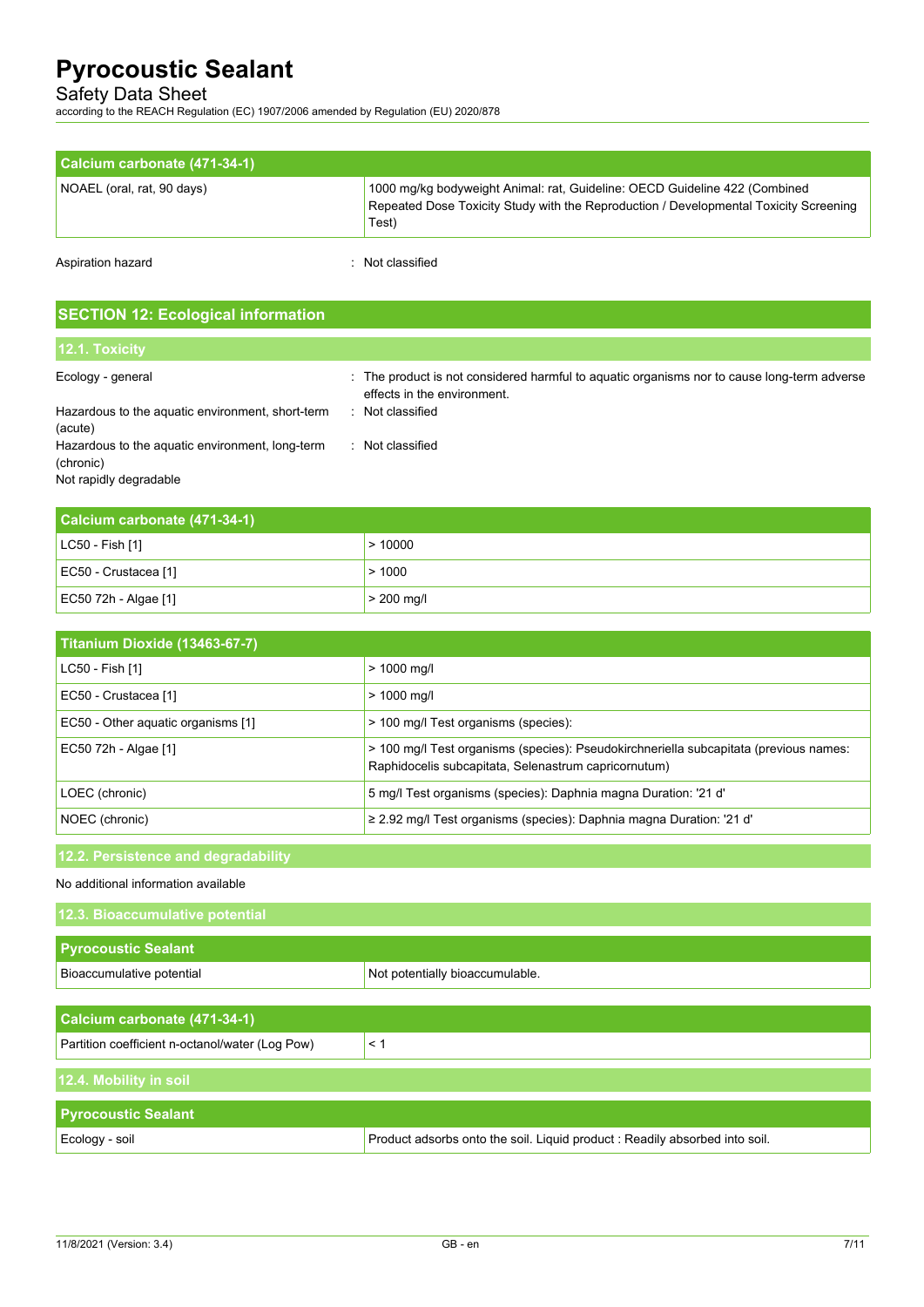# Safety Data Sheet

according to the REACH Regulation (EC) 1907/2006 amended by Regulation (EU) 2020/878

| 12.5. Results of PBT and vPvB assessment                                              |  |
|---------------------------------------------------------------------------------------|--|
| <b>Pyrocoustic Sealant</b>                                                            |  |
| This substance/mixture does not meet the PBT criteria of REACH regulation, annex XIII |  |
| 12.6. Other adverse effects                                                           |  |
| No additional information available                                                   |  |
|                                                                                       |  |

| l 13.1. Waste treatment methods,  |                                                                                               |
|-----------------------------------|-----------------------------------------------------------------------------------------------|
|                                   |                                                                                               |
| Regional legislation (waste)      | : Disposal must be done according to official regulations.                                    |
| Waste treatment methods           | : Dispose of contents/container in accordance with licensed collector's sorting instructions. |
| Additional information            | : Dispose of waste according to applicable legislation. Handle contaminated packages in the   |
|                                   | same way as the substance itself. Non-contaminated packages may be recycled.                  |
| European List of Waste (LoW) code | $\therefore$ 08 04 10 - waste adhesives and sealants other than those mentioned in 08 04 09   |

### **SECTION 14: Transport information**

#### In accordance with ADR / IMDG / IATA / ADN / RID

**SECTION 13: Disposal considerations**

| <b>ADR</b>                             | <b>IMDG</b>    | <b>IATA</b>    | <b>ADN</b>     | <b>RID</b>     |
|----------------------------------------|----------------|----------------|----------------|----------------|
|                                        |                |                |                |                |
| Not applicable                         | Not applicable | Not applicable | Not applicable | Not applicable |
|                                        |                |                |                |                |
| Not applicable                         | Not applicable | Not applicable | Not applicable | Not applicable |
|                                        |                |                |                |                |
| Not applicable                         | Not applicable | Not applicable | Not applicable | Not applicable |
|                                        |                |                |                |                |
| Not applicable                         | Not applicable | Not applicable | Not applicable | Not applicable |
|                                        |                |                |                |                |
| Not applicable                         | Not applicable | Not applicable | Not applicable | Not applicable |
| No supplementary information available |                |                |                |                |

## **14.6. Special precautions for user**

**Overland transport** Not applicable **Transport by sea** Not applicable **Air transport** Not applicable **Inland waterway transport** Not applicable **Rail transport** Not applicable

**14.7. Transport in bulk according to Annex II of Marpol and the IBC Code**

Not applicable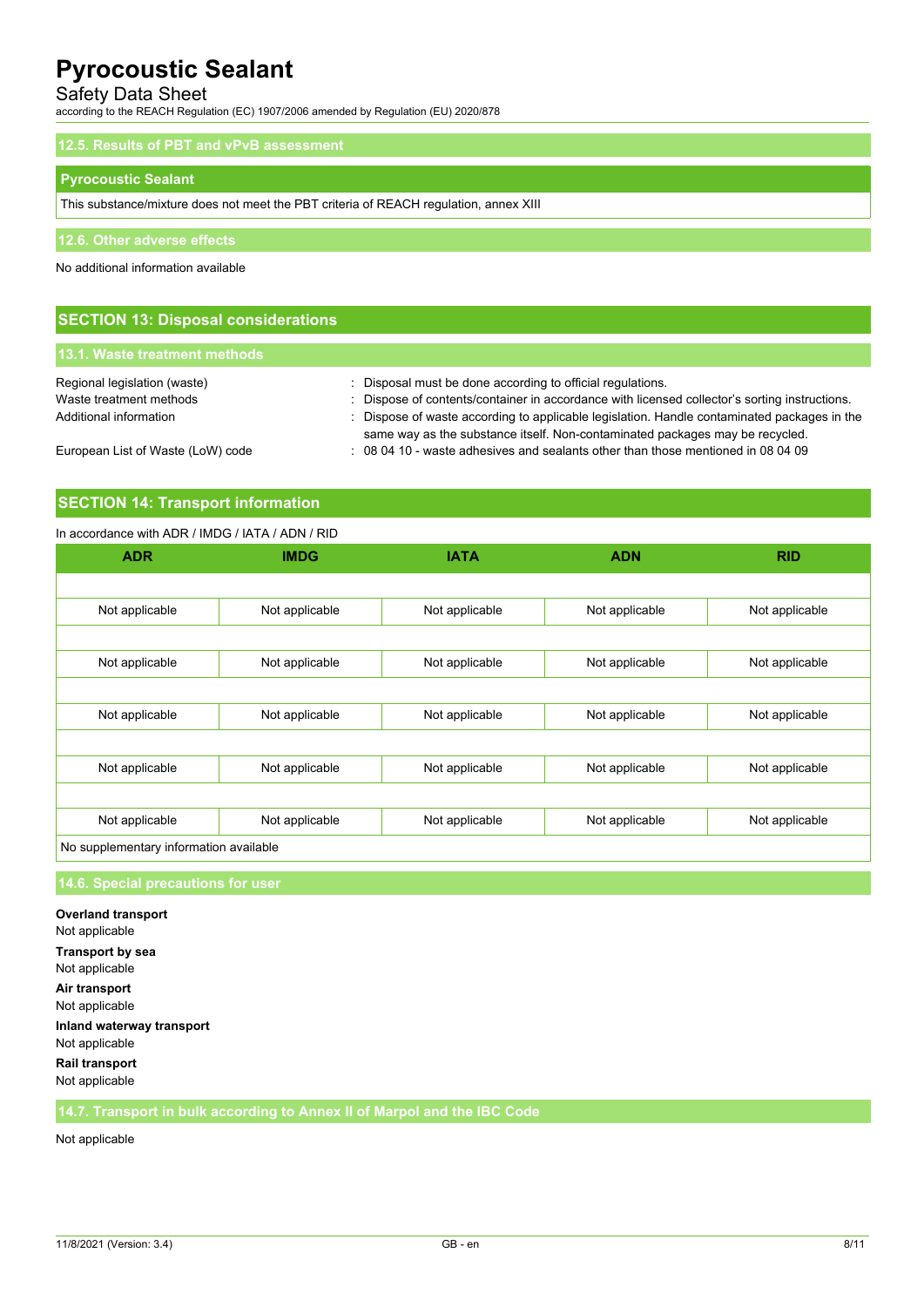## Safety Data Sheet

according to the REACH Regulation (EC) 1907/2006 amended by Regulation (EU) 2020/878

### **SECTION 15: Regulatory information**

**15.1. Safety, health and environmental regulations/legislation specific for the substance or mixture**

#### **15.1.1. EU-Regulations**

Contains no REACH substances with Annex XVII restrictions

Contains no substance on the REACH candidate list

Contains no REACH Annex XIV substances

Contains no substance subject to Regulation (EU) No 649/2012 of the European Parliament and of the Council of 4 July 2012 concerning the export and import of hazardous chemicals.

Contains no substance subject to Regulation (EU) No 2019/1021 of the European Parliament and of the Council of 20 June 2019 on persistent organic pollutants

#### **15.1.2. National regulations**

No additional information available

**15.2. Chemical safety assessment**

No chemical safety assessment has been carried out for the substance or the mixture by the supplier

# **SECTION 16: Other information**

| Indication of changes: |                                           |          |                                                                        |
|------------------------|-------------------------------------------|----------|------------------------------------------------------------------------|
|                        |                                           |          |                                                                        |
| 1.2                    | Additional information                    | Modified | Modification of use descriptor                                         |
| 2.3                    | Additional information                    | Added    | Added information regarding dust formation                             |
| 3.2                    | Composition/information on<br>ingredients | Added    | Added information regarding isothiazolinones<br>and Titanium dioxide   |
| 4.2                    | Symptoms/effects after eye<br>contact     | Modified |                                                                        |
| 4.2                    | Symptoms/effects after ingestion          | Modified |                                                                        |
| 4.2                    | Symptoms/effects after skin<br>contact    | Modified |                                                                        |
| 5.2                    | Additional information                    | Added    | Added information regarding pyrolysis<br>products                      |
| 6.3                    | Additional information                    | Added    | Added information regarding the disposal of<br>solid spills            |
| 8.1                    | Additional information                    | Added    | Titanium Dioxide WELs added                                            |
| 8.2                    | Additional information                    | Added    | Added required EN standards for PPE                                    |
| 12.4                   | Mobility in soil                          | Modified | Added information regarding liquid product<br>being absorbed into soil |
| 13.1                   | Additional information                    | Added    | EU LoW code and additional disposal<br>information                     |

| <b>Abbreviations and acronyms:</b> |                                                                                                 |
|------------------------------------|-------------------------------------------------------------------------------------------------|
| <b>ADN</b>                         | European Agreement concerning the International Carriage of Dangerous Goods by Inland Waterways |
| <b>ADR</b>                         | European Agreement concerning the International Carriage of Dangerous Goods by Road             |
| <b>ATE</b>                         | <b>Acute Toxicity Estimate</b>                                                                  |
| <b>BLV</b>                         | Biological limit value                                                                          |
| CAS-No.                            | Chemical Abstract Service number                                                                |
| <b>CLP</b>                         | Classification Labelling Packaging Regulation; Regulation (EC) No 1272/2008                     |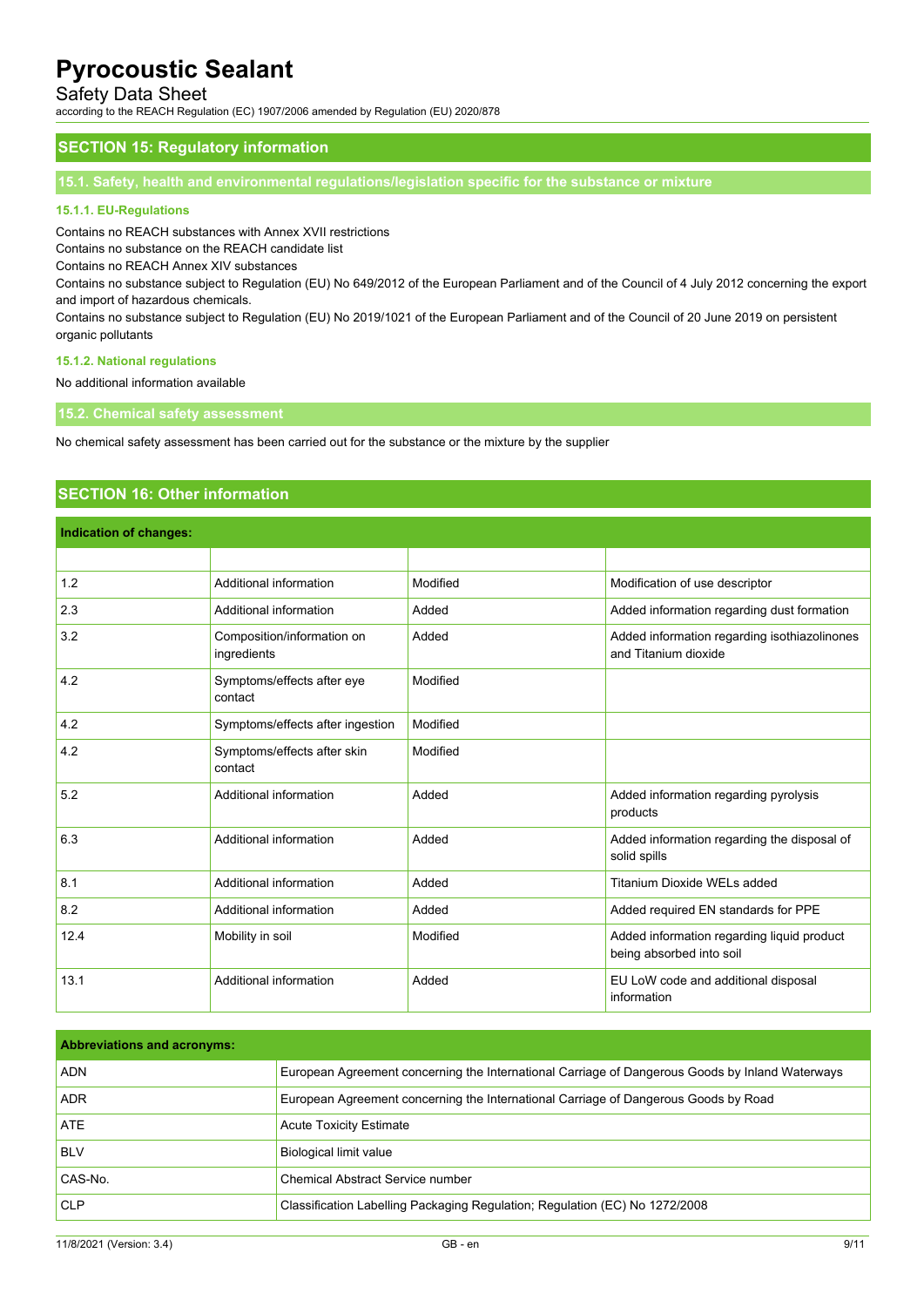# Safety Data Sheet

according to the REACH Regulation (EC) 1907/2006 amended by Regulation (EU) 2020/878

| <b>DMEL</b>  | Derived Minimal Effect level                                                                      |
|--------------|---------------------------------------------------------------------------------------------------|
| <b>DNEL</b>  | Derived-No Effect Level                                                                           |
| <b>EC50</b>  | Median effective concentration                                                                    |
| EC-No.       | European Community number                                                                         |
| <b>EN</b>    | European Standard                                                                                 |
| <b>IATA</b>  | International Air Transport Association                                                           |
| <b>IMDG</b>  | International Maritime Dangerous Goods                                                            |
| <b>LC50</b>  | Median lethal concentration                                                                       |
| LD50         | Median lethal dose                                                                                |
| <b>LOAEL</b> | Lowest Observed Adverse Effect Level                                                              |
| <b>NOAEC</b> | No-Observed Adverse Effect Concentration                                                          |
| <b>NOAEL</b> | No-Observed Adverse Effect Level                                                                  |
| <b>NOEC</b>  | No-Observed Effect Concentration                                                                  |
| <b>OEL</b>   | Occupational Exposure Limit                                                                       |
| <b>PBT</b>   | Persistent Bioaccumulative Toxic                                                                  |
| PNEC         | <b>Predicted No-Effect Concentration</b>                                                          |
| <b>REACH</b> | Registration, Evaluation, Authorisation and Restriction of Chemicals Regulation (EC) No 1907/2006 |
| <b>RID</b>   | Regulations concerning the International Carriage of Dangerous Goods by Rail                      |
| <b>SDS</b>   | Safety Data Sheet                                                                                 |
| vPvB         | Very Persistent and Very Bioaccumulative                                                          |
| <b>WGK</b>   | <b>Water Hazard Class</b>                                                                         |

| <b>Full text of H- and EUH-statements:</b> |                                                                                                                                                                                                                    |
|--------------------------------------------|--------------------------------------------------------------------------------------------------------------------------------------------------------------------------------------------------------------------|
| Acute Tox. 2 (Dermal)                      | Acute toxicity (dermal), Category 2                                                                                                                                                                                |
| Acute Tox. 2 (Inhalation)                  | Acute toxicity (inhal.), Category 2                                                                                                                                                                                |
| Acute Tox. 3 (Oral)                        | Acute toxicity (oral), Category 3                                                                                                                                                                                  |
| Acute Tox. 4 (Oral)                        | Acute toxicity (oral), Category 4                                                                                                                                                                                  |
| Aquatic Acute 1                            | Hazardous to the aquatic environment - Acute Hazard, Category 1                                                                                                                                                    |
| Aquatic Chronic 1                          | Hazardous to the aquatic environment — Chronic Hazard, Category 1                                                                                                                                                  |
| Carc. 2                                    | Carcinogenicity, Category 2                                                                                                                                                                                        |
| <b>EUH208</b>                              | Contains 1,2-benzisothiazol-3(2H)-one; 1,2-benzisothiazolin-3-one(2634-33-5), reaction mass of 5-chloro-<br>2-methyl-2H-isothiazol-3-one and 2-methyl-2H-isothiazol-3-one (3:1). May produce an allergic reaction. |
| <b>EUH210</b>                              | Safety data sheet available on request.                                                                                                                                                                            |
| Eye Dam. 1                                 | Serious eye damage/eye irritation, Category 1                                                                                                                                                                      |
| Eye Irrit. 2                               | Serious eye damage/eye irritation, Category 2                                                                                                                                                                      |
| H301                                       | Toxic if swallowed.                                                                                                                                                                                                |
| H302                                       | Harmful if swallowed.                                                                                                                                                                                              |
| H310                                       | Fatal in contact with skin.                                                                                                                                                                                        |
| H314                                       | Causes severe skin burns and eye damage.                                                                                                                                                                           |
| H315                                       | Causes skin irritation.                                                                                                                                                                                            |
| H317                                       | May cause an allergic skin reaction.                                                                                                                                                                               |